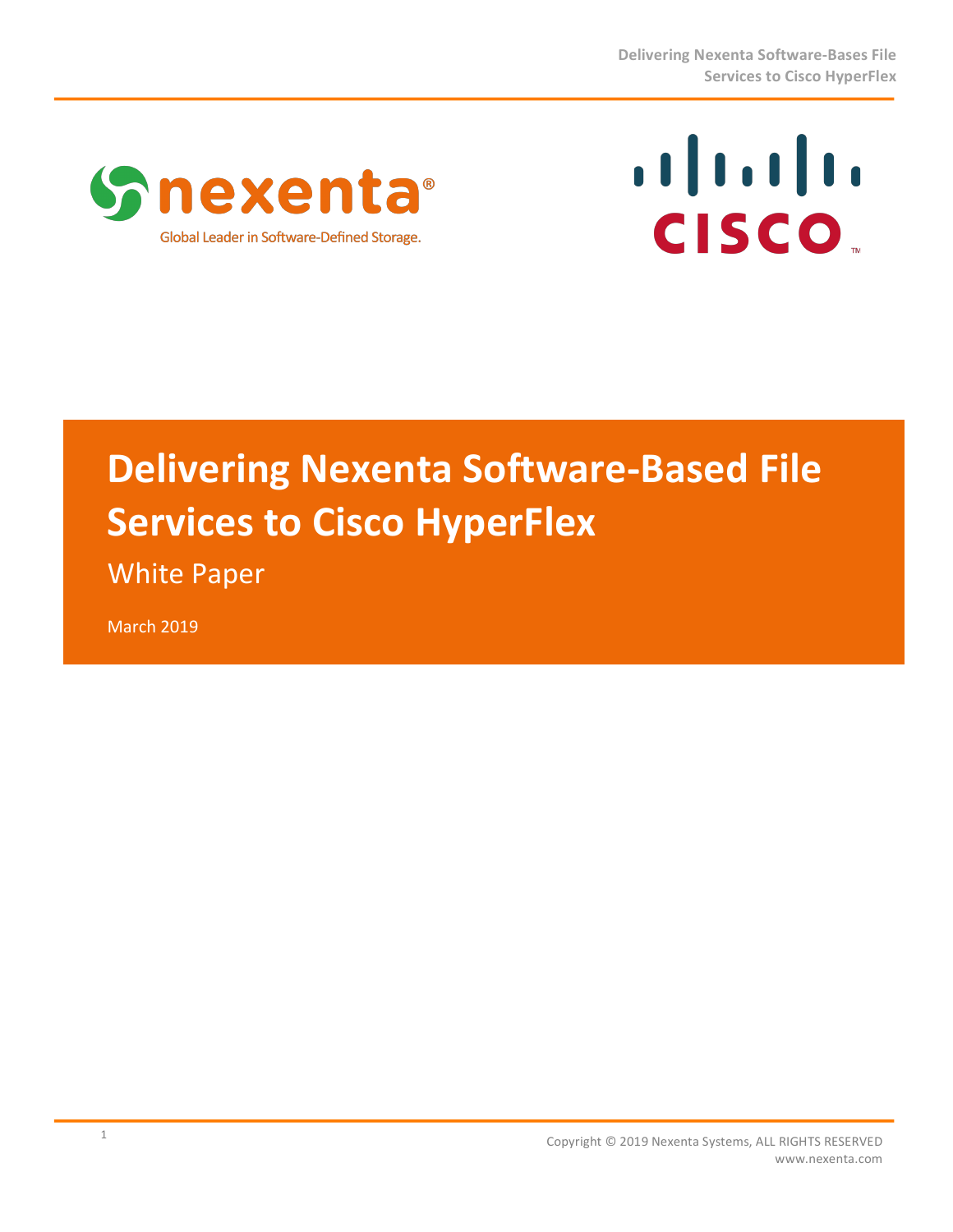#### Copyright © 2019 Nexenta Systems ™, ALL RIGHTS RESERVED

Notice: No part of this publication may be reproduced or transmitted in any form or by any means, electronic or mechanical, including photocopying and recording, or stored in a database or retrieval system for any purpose without the express written permission of Nexenta Systems (hereinafter referred to as "Nexenta").

Nexenta reserves the right to make changes to this document at any time without notice and assumes no responsibility for its use. Nexenta products and services only can be ordered under the terms and conditions of Nexenta Systems' applicable agreements. All of the features described in this document may not be available currently. Refer to the latest product announcement or contact your local Nexenta Systems sales office for information on functionality and product availability. This document includes the latest information available at the time of publication.

Nexenta, NexentaStor, NexentaFusion, NexentaEdge, and NexentaCloud are registered trademarks of Nexenta Systems in the United States and other countries. All other trademarks, service marks, and company names in this document are properties of their respective owners.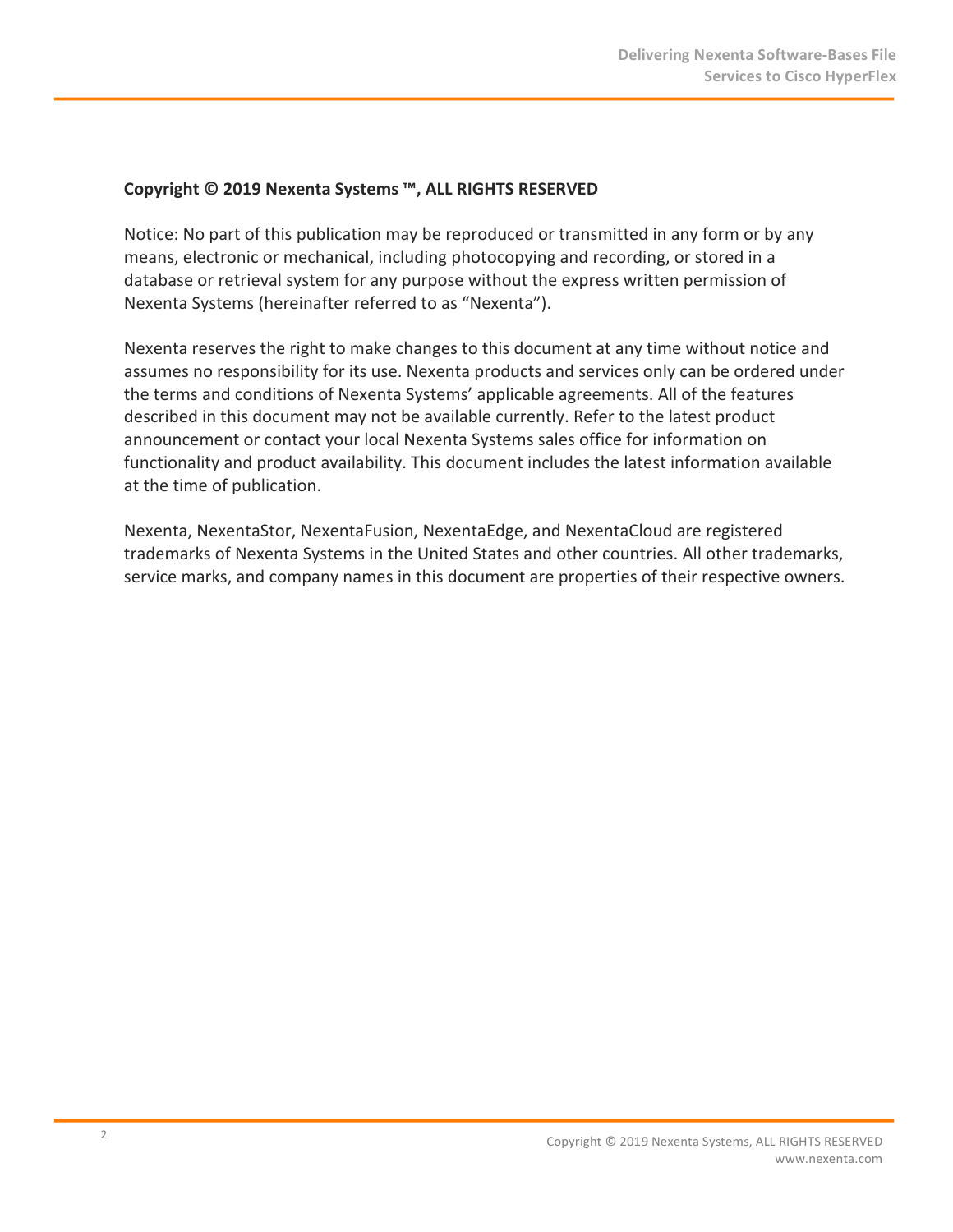# **Introduction**

As companies adopt new enterprise architecture, like hyper-converged infrastructure solutions from Cisco to improve performance and simplify deployments, over time, there is a need to streamline and expand the workloads being supported by adding software-based file services.

This white paper is intended for organizations seeking to expand the uses cases of Cisco HyperFlex and remove unnecessary legacy hardware NAS from their datacenter by adding enterprise-grade file services, specifically for virtual desktop infrastructure (VDI) purposes.

In this white paper, you will gain valuable insight into how Nexenta and Cisco have partnered to help enterprises grow their businesses by providing complementary NAS and hybrid public cloud capabilities. Included are details on the certification process, configuration, and best practices when deploying this solution.

# **Adding File Services**

Servicing workloads like VDI use block storage protocols (e.g., iSCSI, FC, InfiniBand). This works well with applications designed to use raw storage volumes, and its versatility makes it very attractive. File storage systems created from block storage are frequently needed to present users with file shares, manage user profiles, or support application virtualization. Previous methods for expanding hyper-converged use cases entailed attaching a general-purpose operating system to create file systems like NFS and SMB/CIFS. Alternatively, you can purchase a dedicated NAS hardware appliance.

# **Add NAS Capabilities and Extending Your Cisco HyperFlex Investment**

Cisco HyperFlex is an excellent option for hosting virtual machines (VMs). Adding file services can increase the versatility of these storage systems to address user directories, virtual desktops, and back-up applications.

There is now a way to add file services to Cisco HyperFlex by using another form of softwaredefined storage via Nexenta's award-winning fifth-generation storage software, NexentaStor. This highly efficient option runs as a VM on a Cisco HyperFlex to form a "Virtual Storage Appliance" (VSA). By using the capacity presented to NexentaStor as a VMDK (Virtual Machine Disk), Nexenta can create a full-featured NAS for delivering NFS or SMB/CIFS shares.

Using NexentaStor provides an extremely efficient means of getting both the block storage already available from Cisco HyperFlex and the NAS features by merely adding another virtual machine. A VM hosting NexentaStor provides all of the NAS capabilities while consuming very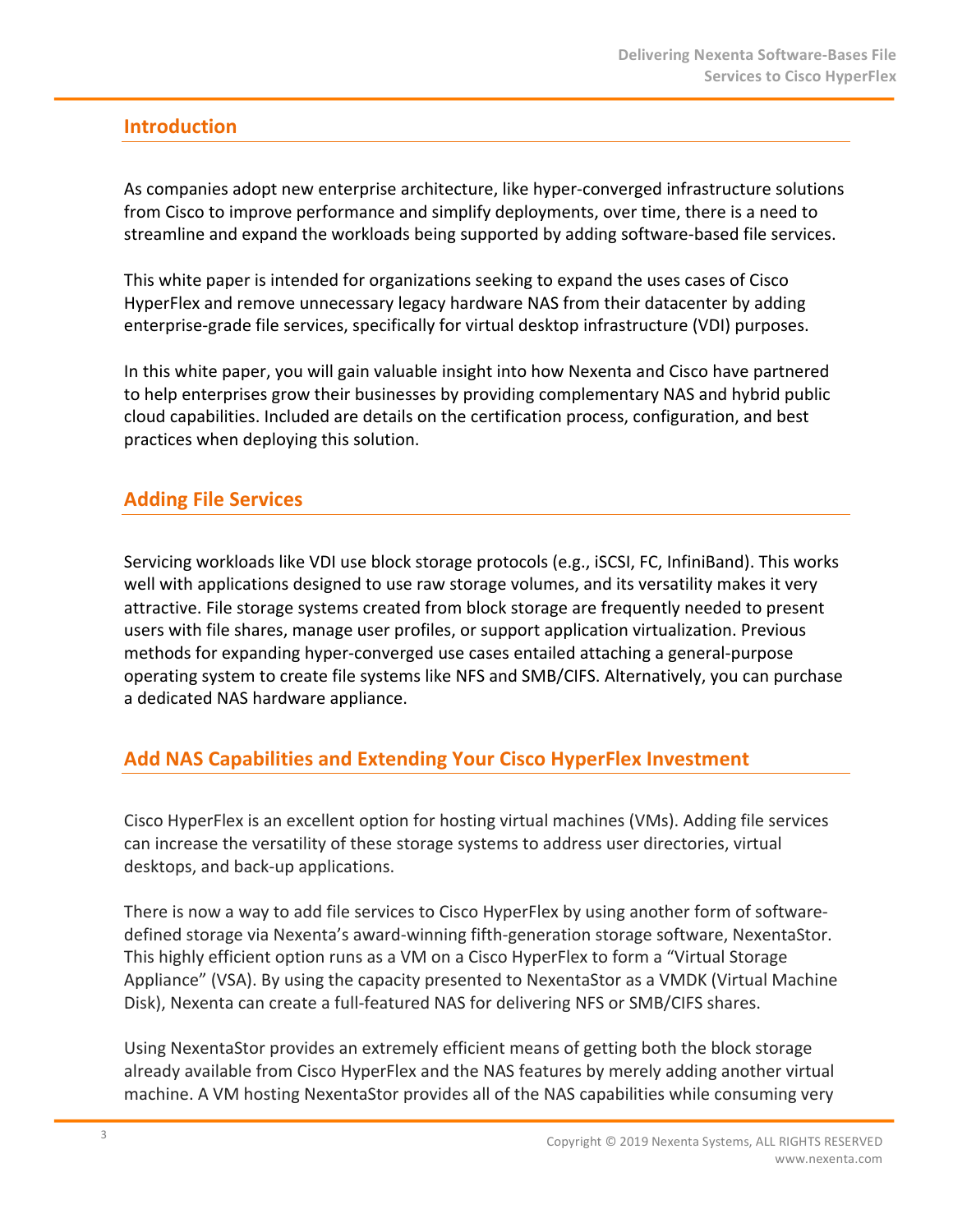little overhead from the server/node.

The combination of Cisco HyperFlex and NexentaStor provides a versatile NAS and HCI solution without incremental hardware enabling these systems to broaden the use cases available via file services. The NexentaStor option integrates cleanly with VMware's vCenter console for a simplified and unified management experience without any changes to the existing HCI systems.

The NexentaStor software utilizes the existing storage contained in the Cisco HyperFlex systems by leveraging the physical elements that connect the disk media. VMware provides the hosting mechanism for running various virtual machine (VM) workloads, and NexentaStor operates in one of those VMs. Using variable capacities presented through VMware's VMDK interface, NexentaStor can create any mixture of NFS or SMB storage targets.

# **Cisco and Nexenta Partnering to Bring Certified Answers to VDI**

As leaders in their respected markets, Cisco and Nexenta partnered to bring together independent innovation through a thorough testing and certification process to deliver a simple and validated pre-defined solution with the Nexenta's software-only storage solution, NexentaStor. This enables enterprises around the world looking to simplify and scale their complete Virtual Desktop Environment (VDI) through the combined Cisco and Nexenta Solution.

# **NexentaStor Virtual Storage Appliance (VSA)**

NexentaStor provides an extremely efficient fit-for-purpose storage solution that includes a kernel with one focused function: providing optimized storage services. Getting full-service enterprise storage goes well beyond simply providing a protocol. NexentaStor includes all of the NAS capabilities that you'd expect from an enterprise-class physical NAS appliance. These include features like advanced caching algorithms for higher performance, life cycle management (cloning, provisioning, snapshotting), full ACL and AD user management, data efficiency services (inline data reduction), and data resiliency (software based RAID, replication, copy-on-write file system, & 256 bit checksum on all data). All combined, the NexentaStor capabilities do much more than what you get from a general-purpose operating system for providing file services.

| • Enterprise-grade data integrity, scale, and | • Advanced high performance caching     |  |  |
|-----------------------------------------------|-----------------------------------------|--|--|
| performance scaling to hundreds of            | architecture                            |  |  |
| Terabytes                                     | $\circ$ The filesystem was specifically |  |  |
| ○ Copy on Write file system                   | designed to deliver optimal             |  |  |
| o 256-bit checksum on all data                | performance and availability from       |  |  |
| • Unlimited file system sizes                 | the extensive list of hardware found    |  |  |
| • Unified File and Block data services        | on the VMware hardware                  |  |  |
| O File: NFSv3, NFSv4, SMB 1.0, SMB            | compatibility list. Excellent hybrid    |  |  |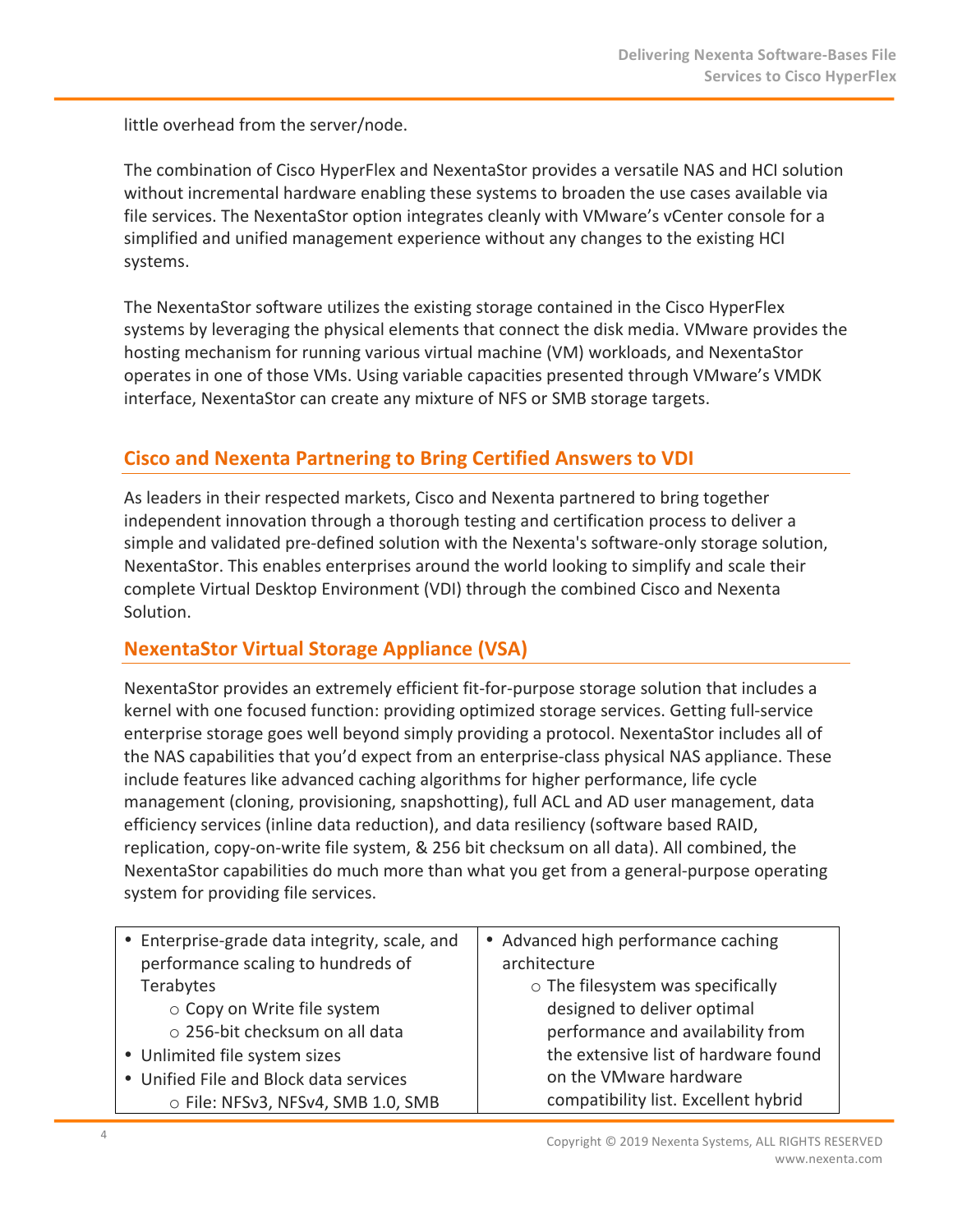| 2.1, SMB 3<br>○ Block: iSCSI<br>• Multiple media options<br>o HDD, SSD or combinations<br>• Client OS support                                                                                                   | pool performance capabilities and<br>use of isolated caching for read and<br>write operations provide optimal<br>speed for each<br>individually. Leveraging local system                                                                  |
|-----------------------------------------------------------------------------------------------------------------------------------------------------------------------------------------------------------------|-------------------------------------------------------------------------------------------------------------------------------------------------------------------------------------------------------------------------------------------|
| o VMware ESXi, Microsoft Windows<br>○ CentOS, RHEL, Ubuntu<br>• Ecosystem integration                                                                                                                           | memory, the file system adds an<br>even faster layer of cache for all<br>data.<br>• Unlimited space-optimized snapshots and                                                                                                               |
| o VMware vCenter plug-in<br>o SMB 3 ODX for Microsoft Hyper-V<br>○ OpenStack Cinder & Manila<br>o Docker Volume plug-in<br>o Kubernetes Persistent Volume                                                       | clones<br>$\circ$ Leverages the copy on write benefits<br>for unlimited snapshotting<br>$\circ$ Capacity-optimized – only consuming                                                                                                       |
| • Inline data reduction for additional storage<br>cost savings                                                                                                                                                  | incremental block changes<br>$\circ$ Configurable frequency for                                                                                                                                                                           |
| • Software-based RAID options for tuning<br>capacity, performance and protection<br>options<br>$\circ$ For the best performance we                                                                              | optimizing recovery points<br>o VM level by Cisco/ file level by<br>Nexenta                                                                                                                                                               |
| recommend stripping the pools<br>• Access control<br>o NexentaStor ACLs are compatible<br>with both NFS and SMB, so that the<br>ACL you create for a file system<br>applies to clients using either<br>protocol | • High availability<br>○ Utilizes VMware HA for ESX host<br>failover. The VSA auto-restarts on an<br>alternative active host. Downtime<br>commensurate with ESX load levels<br>& server performance.<br>○ Optional NexentaStor HA plug-in |
| • Flexible management services<br>o VMware vCenter Plug-in<br>o Self-documenting REST API, CLI,<br><b>SNMP</b><br>○ NexentaFusion (HTML 5 based)<br>• Flexible capacity-based licensing                         | provides instant, seamless auto-<br>restart failovers between VSA nodes<br>for rapid VM host transition.<br>• Periodic or continuous asynchronous long-<br>distance replication                                                           |
|                                                                                                                                                                                                                 | Simplified setup<br>o Installs quickly and easily on an<br>existing HCI node VM or on an<br>external server connected to your<br>SAN.                                                                                                     |

# **Cisco HyperFlex**

Cisco HyperFlex is a fully engineered hyperconverged system that combines virtualized compute, software-defined storage, and fully integrated networking to deliver adaptive infrastructure from the core data center, to the edge, and across multiple could environments. Built on proven Cisco UCS® architecture and utilizing Cisco's HX Data Platform, HyperFlex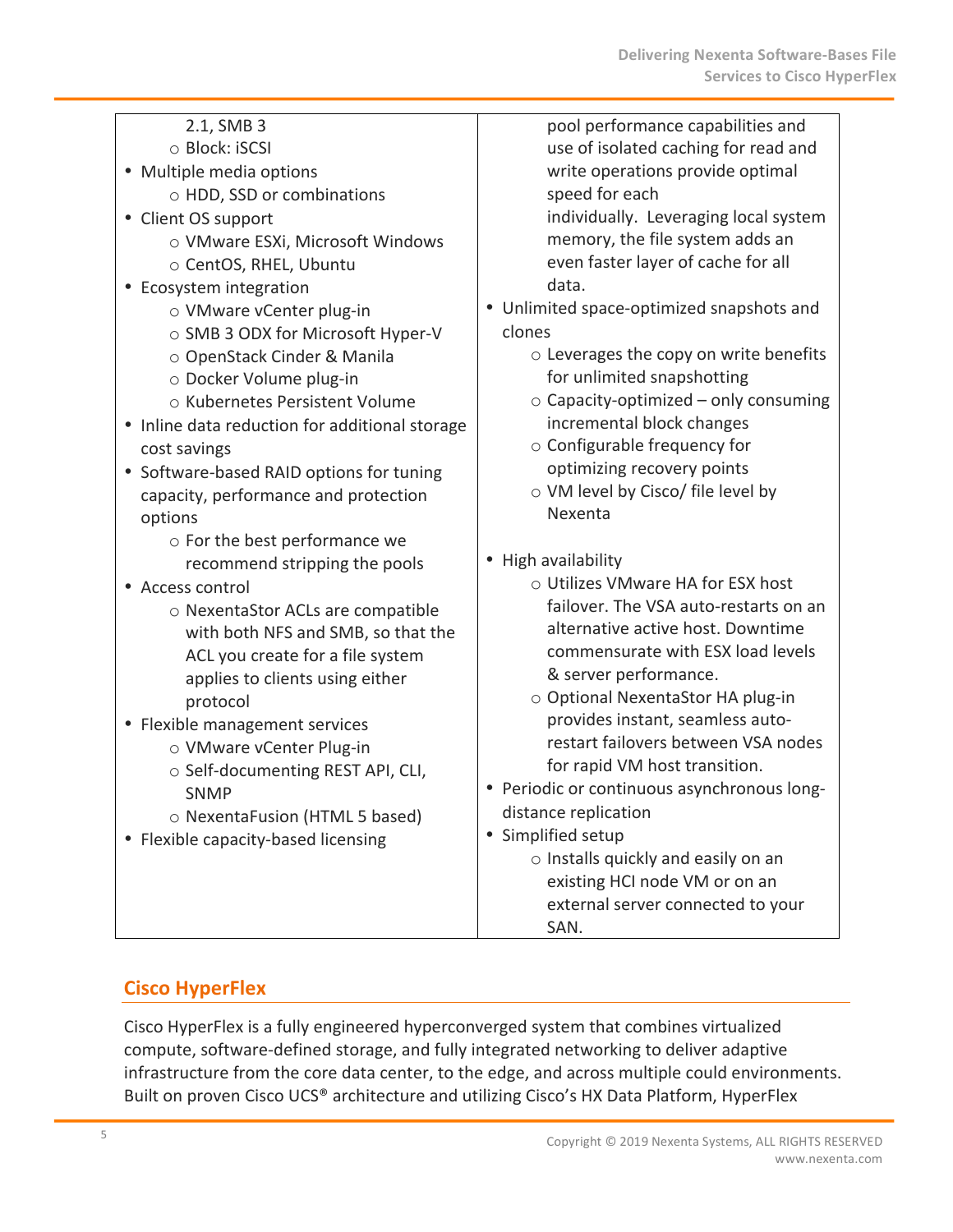provides a high-performance platform ideal for supporting enterprise applications such as VDI deployments. Supporting multiple industry leading hypervisors, including VMware ESXi and Microsoft Hyper-V, it delivers an end-to-end software defined solution that is simple to deploy, easy to manage, and cost effective to scale.

### For more information see the Cisco HyperFlex 3.0 for Virtual Server Infrastructure with Microsoft Hyper-V and Cisco HyperFlex 3.0 for Virtual Server Infrastructure with VMware ESXi.

Cisco HyperFlex provides a fully contained virtual server platform, with compute and memory resources, integrated networking connectivity, a distributed high-performance log-based file system for VM storage, and the hypervisor software for running the virtualized servers, all within a single Cisco UCS management domain.



# **Cisco HyperFlex for VDI**

The testing and performance validation for these solutions uses a common Virtual Desktop Infrastructure–like (VDI-like) workload to ensure that performance and reliability of the SMB file share access are met when running on Cisco HyperFlex.

The test environment consists of five VMs, with four as test clients to simulate a distributed workload. 

The SUT VMs are described below:

- VM1: SUT driver VM for controlling of the test clients
- VM2: Test client 1
- VM3: Test client 2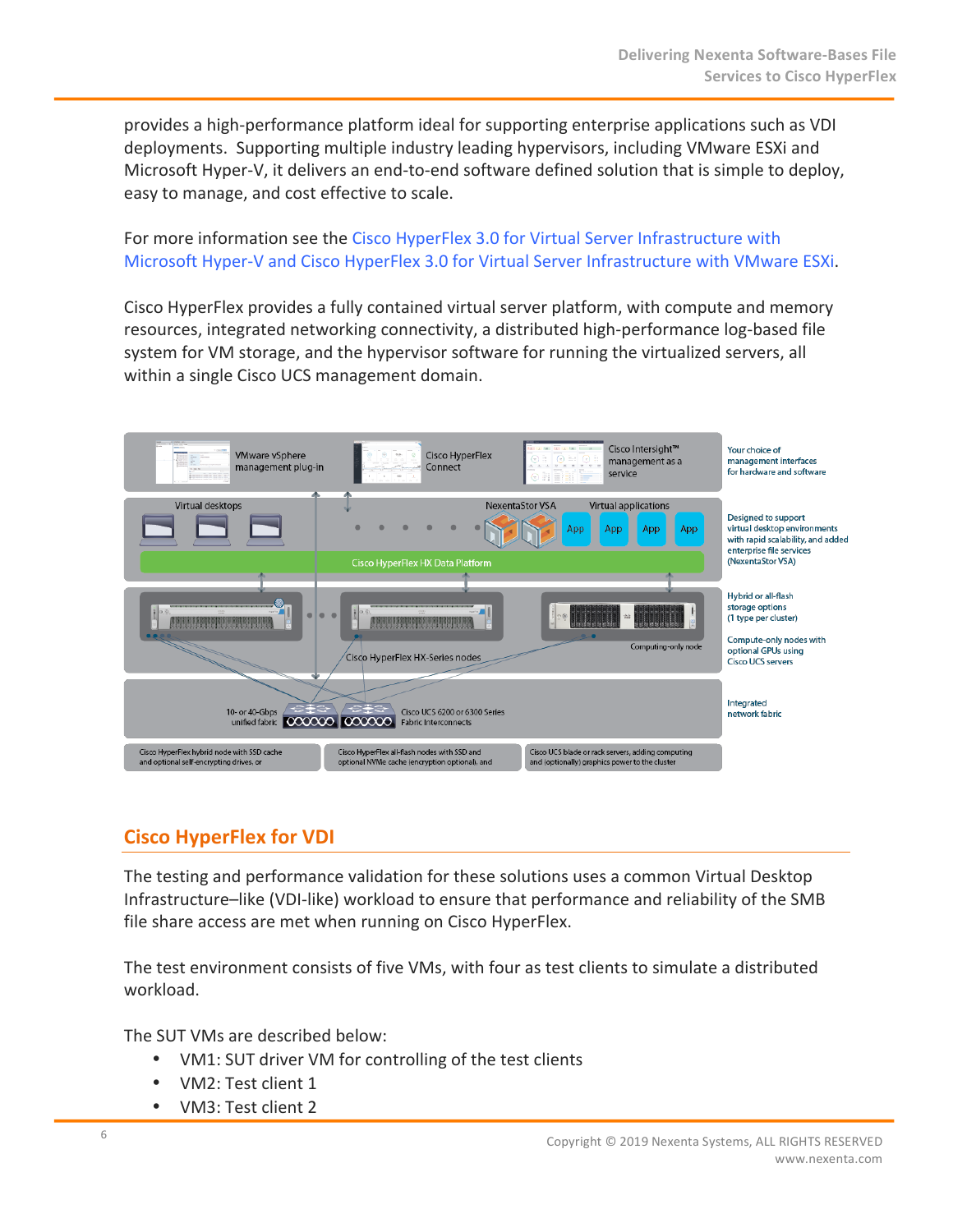- VM4: Test client 3
- VM5: Test client 4

### **Virtual Desktop Infrastructure (VDI) workload**

This workload simulates a steady-state high-intensity knowledge worker in a VDI environment that uses full clones. This workload does not simulate a linked-clone environment. This is the behavior that was seen in traces between the hypervisor and storage when the VMs were running on ESXi, Hyper-V, KVM, and Xen environments.

The following chart shows the NexentaStor VSA ability to scale as the workload increases when running a VDI-like workload during stress testing.



# **Predefined NexentStor VSA Packages for Cisco HyperFlex**

Nexenta and Cisco have built four standard configurations designed to fit an enterprise's different Virtual Desktop needs. From Remote Office/ Branch Office (ROBO) to the Large configuration you have the flexibility to choose the package that supports your VDI requirements for today and in the future.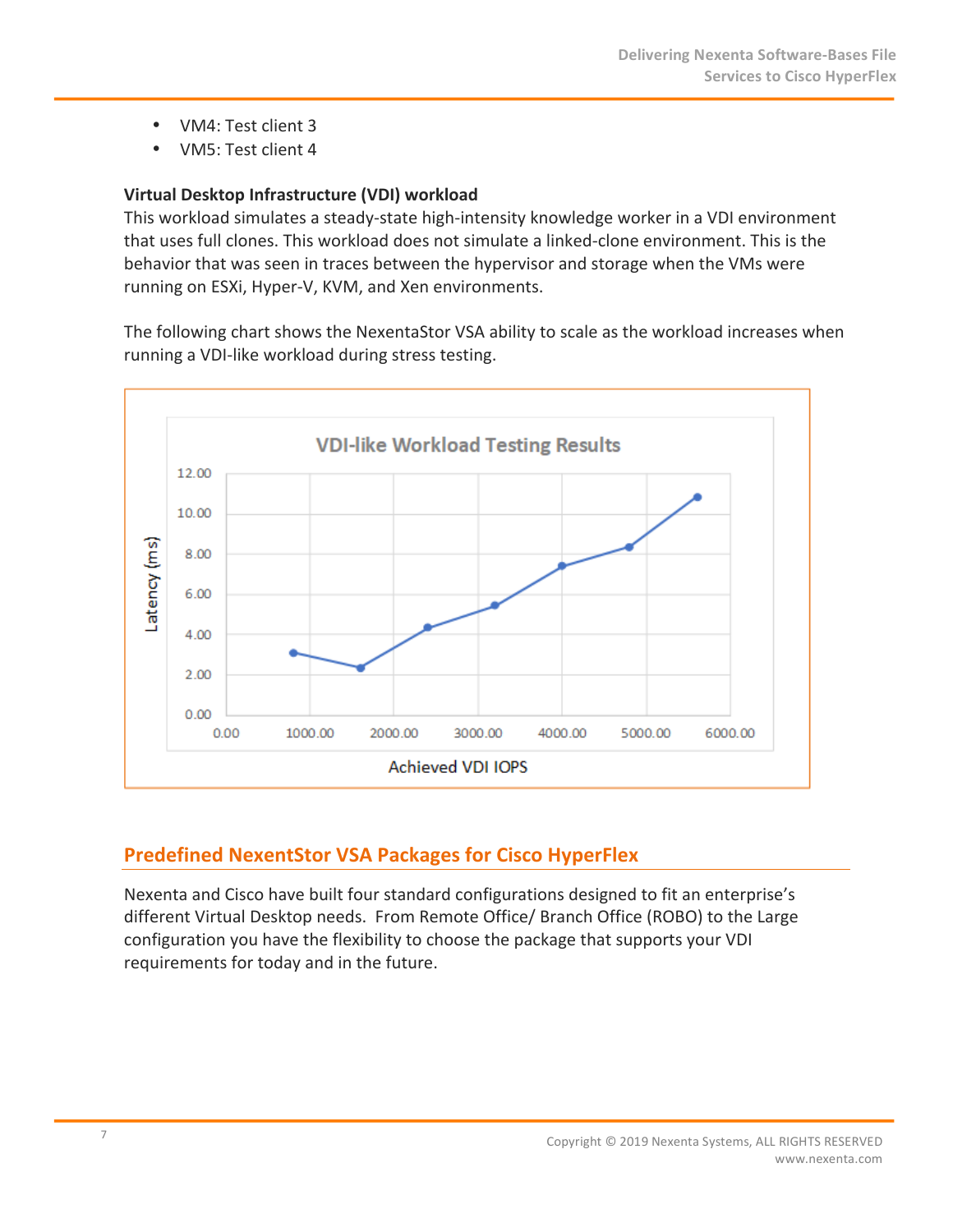|             | <b>Max</b><br><b>Capacity</b> | <b>Potential Target</b><br>use cases $(*)$                                                  | vCPU/<br><b>Memory</b> | <b>High</b><br><b>Availability</b> |
|-------------|-------------------------------|---------------------------------------------------------------------------------------------|------------------------|------------------------------------|
| <b>ROBO</b> | 8 TB                          | • 163 Task Workers<br>109 Knowledge Workers<br>٠<br>82 Heavy Home Directory Users<br>٠      | $1$ vCPU/<br>8 GB RAM  |                                    |
| Small       | 16TB                          | 326 Task Workers<br>٠<br>• 218 Knowledge Workers<br>164 Heavy Home Directory Users<br>٠     | 1 vCPU/<br>8 GB RAM    |                                    |
| Medium      | 32TB                          | • 652 Task Workers<br>• 436 Knowledge Workers<br>328 Heavy Home Directory Users<br>٠        | 2 vCPU/<br>24 RB RAM   |                                    |
| Large       | 64TB                          | 1304 Task Workers<br>٠<br>872 Knowledge Workers<br>٠<br>656 Heavy Home Directory Users<br>٠ | 2 vCPU/<br>32 GB RAM   |                                    |

For larger deployments or special configurations, contact cisco\_sales@nexenta.com.

# **Deploying NexentaStor VSA on Cisco HyperFlex**

To install NexentaStor VSA on Cisco HyperFlex there are three simple steps to get started:

Step 1: Download and Install NexentaStor VSA VMware OVA file. Best practices can be found: 

- Nexenta YouTube Video, https://youtu.be/xc\_cAgTAILE
- Nexenta Blog Posting, https://blog.nexenta.com/2018/07/25/taking-the-ez-passlane-to-a-hybrid-storage-cloud/

Step 2: Get and Install License Key. For trials you can request a 45-trial key, https://nexenta.com/products/downloads/nexentastor-5-enterprise/register

Step 3: Start creating file systems and sharing with your users via VMware vCenter Plugin.

If you have questions or need help during the installation, contact cisco sales@nexenta.com

# **Solution Summary**

Adding NexentaStor to Cisco HyperFlex systems provides a cost-effective, software-only solution that brings together all of the enterprise-class NAS features you need without additional stand-alone storage systems. NexentaStor provides all of the enterprise features you expect using an extremely efficient virtual storage appliance that simply occupies a virtual machine on existing systems.